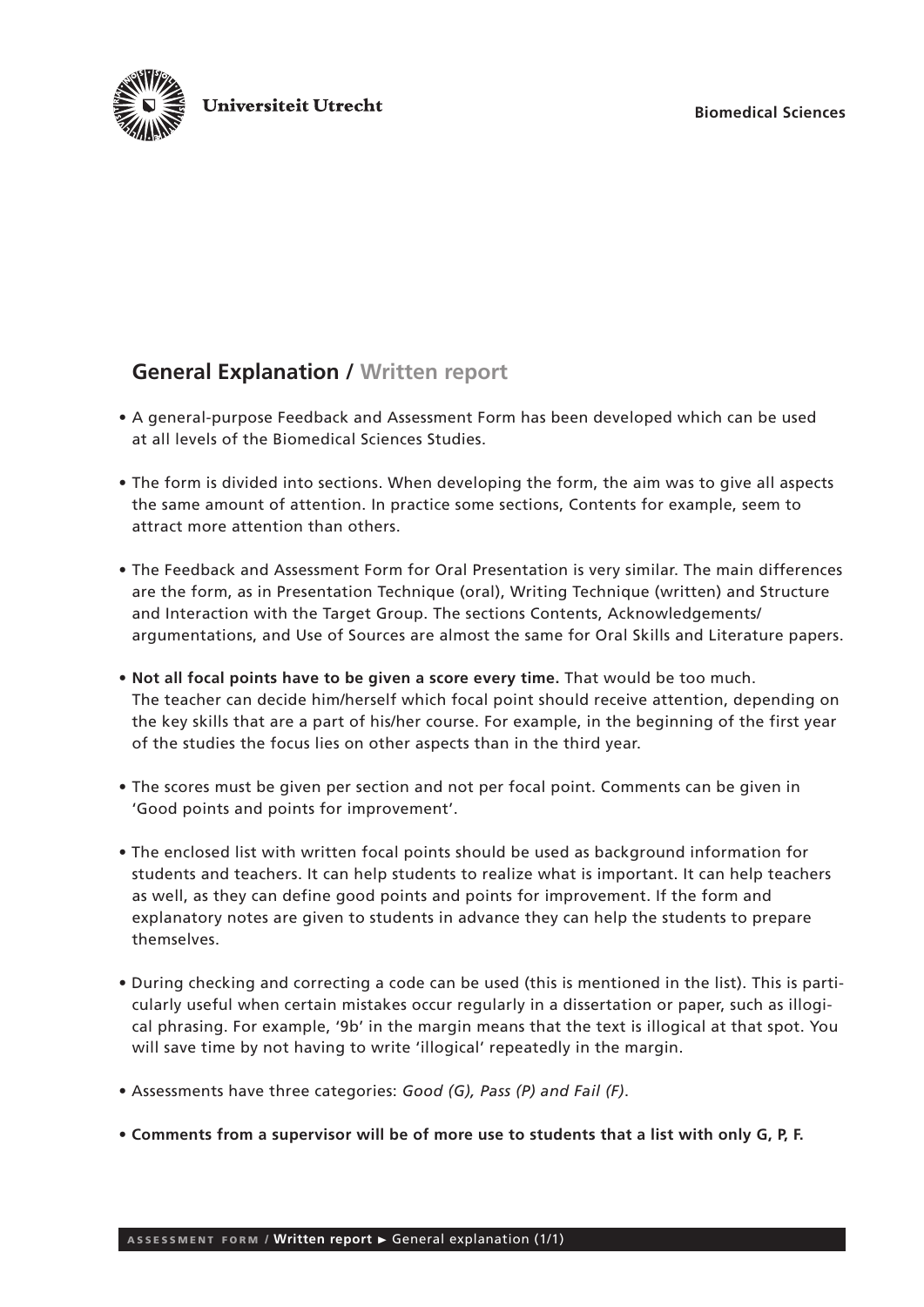

## **Biomedical Sciences**

| <b>Student Name</b> | aynt aynt aynt an aynt a                                                                                                                                                                                                         |
|---------------------|----------------------------------------------------------------------------------------------------------------------------------------------------------------------------------------------------------------------------------|
|                     | <b>Student Number.</b>                                                                                                                                                                                                           |
| .                   | کی در این محمد این محمد این محمد این محمد این محمد این محمد این محمد این محمد این محمد این محمد این محمد این م<br>این محمد این محمد این محمد این محمد این محمد این محمد این محمد این محمد این محمد این محمد این محمد این محمد ای |
| Course              | Jate                                                                                                                                                                                                                             |
|                     |                                                                                                                                                                                                                                  |

Report Title

| ASSESSMENT FORM / Written report                                                                                                                                                                                           |                    |  |
|----------------------------------------------------------------------------------------------------------------------------------------------------------------------------------------------------------------------------|--------------------|--|
| <b>Section &amp; focal points</b>                                                                                                                                                                                          | Good / Pass / Fail |  |
| Contents ► Problem analysis, problem definition, research design / research method, relevance of sub-subjects,<br>data description and analysis, theory application, breadth and depth, critical analysis and originality. | 0 <sup>/</sup> 0/0 |  |
| Good points and points for improvement                                                                                                                                                                                     |                    |  |
| Lay-out Structure > Composition                                                                                                                                                                                            | G/P/F              |  |
| Good points and points for improvement                                                                                                                                                                                     |                    |  |
| Acknowledgement / argumentation > Acknowledgement approach / planning / research subject /<br>basis for arguments.                                                                                                         | G/P/F              |  |
| Good points and points for improvement                                                                                                                                                                                     |                    |  |
| Use of sources > Quality of collected information / processing sources                                                                                                                                                     | G/P/F              |  |
| Good points and points for improvement                                                                                                                                                                                     |                    |  |
| Writing technique > Style and formulation, care, spelling and grammar, use of illustrations.                                                                                                                               | G/P/F              |  |
| Good points and points for improvement                                                                                                                                                                                     |                    |  |
| Tuning-in to the target group $\blacktriangleright$                                                                                                                                                                        | G/P/F              |  |
| Good points and points for improvement                                                                                                                                                                                     |                    |  |
| Size of the paper                                                                                                                                                                                                          | G/P/F              |  |
| Name and signature of supervisor                                                                                                                                                                                           | <b>Endscore</b>    |  |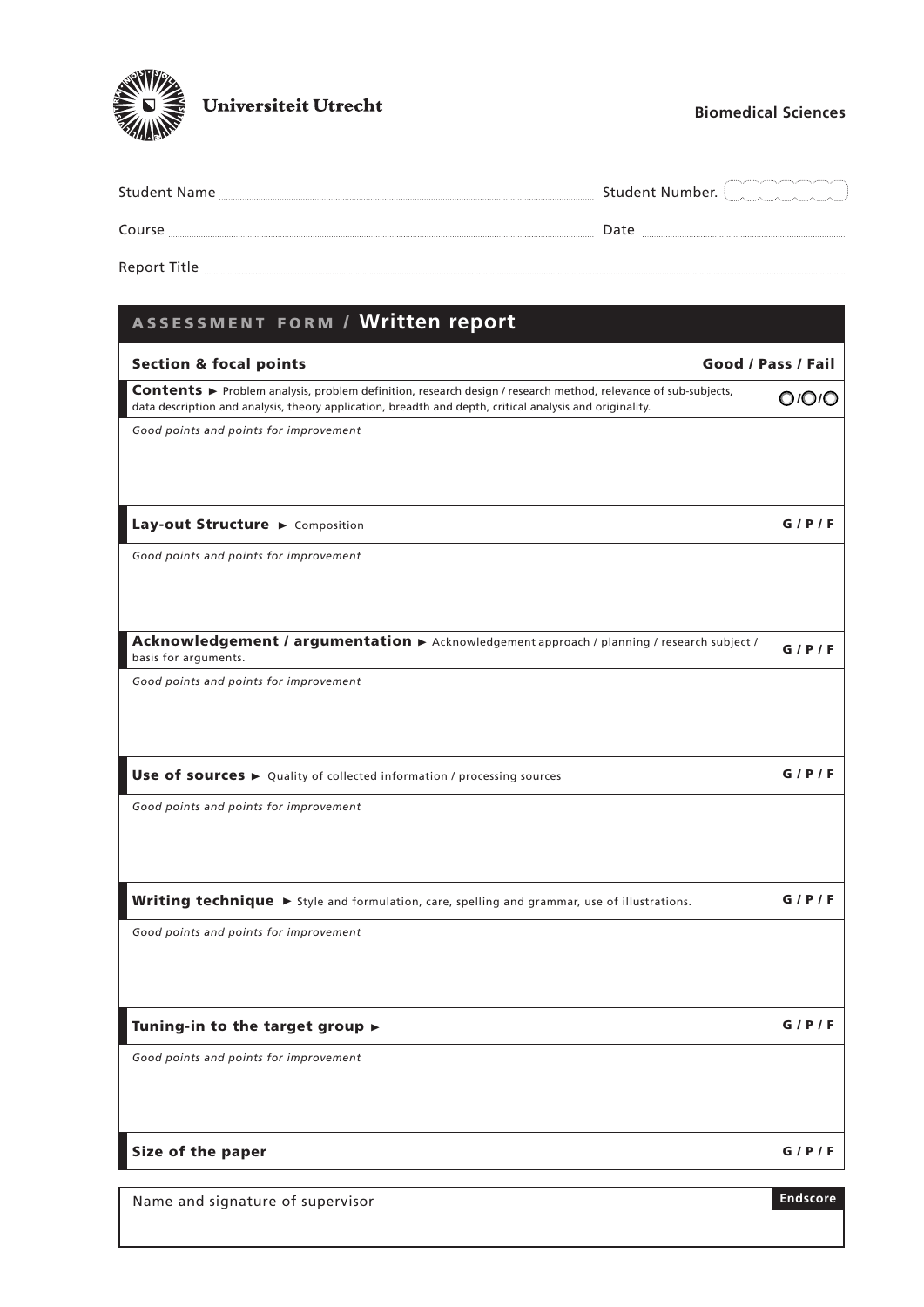## **Explanation of sections and focal points**

## Contents

### **1. Problem analysis**

- a. The reason for the research (a situation, problem or issue) is made explicit and is analyzed.
- b. The practical and theoretical context is analyzed.
- c. The aim of the research is outlined.

#### **2. Descri ption of the subject / problem definition**

- a. The subject is restricted to a clear problem definition, formulated as a question, which gives the research and the report a certain direction.
- b. Is the main question / problem definition clear and plainly formulated?
- c. if possible the problem definition contains the elements *who*, *what*, *where*, *when* and *why*.
- d. The problem definition is formulated concisely.
- e. The relevance of the problem definition in practice is explained.
- f. The key issues are defined.

### **3. Relevance of sub-subjects**

- a. The problem definition is divided into sub-questions.
- b. Each sub-question is relevant and can be answered.
- c. All relevant sub-questions are asked; there are no irrelevant sub- questions.
- d. The sub-questions are placed in the right order, mirrored in the chapter division.

### **4. Method / research subject**

- a. The research design or method is described clearly and can be reproduced.
- b. The division of tasks between the authors is described clearly.

## **5. Description, analysis and interpretation of data / information**

- a. The information presented and the analysis and interpretation of data is right, reliable, complete and verifiable.
- b. Plagiarism is out of the question.
- **6. Reference to and / or application of existing theories**
	- a. Relevant theories are being applied.
	- b. The use of theories is right and significant .
- **7. Breadth and depth**
	- a. The reasoning is profound and balanced.
	- b. The choices and restrictions are motivated sufficiently -- for reasons of efficiency, for example.

#### **8. Constructive critical analysis and originality**

- a. There is a balance between sufficient source research and intensive personal thinking.
- b. The text shows a personal vision, originality and creativity.

## Structure

## **9. Construction**

- a. The construction of the text is logical and relevant with title, summary, problem definition, method, results, conclusion, discussion, and literature references.
- b. The text is clear and logical.
- c. The text is preceded by a clear table of contents.
- d. The transitions between the paragraphs are clear and the sections are logically connected.
- e. The transitions between the sections are clear.
- f. The number of headings and sub headings is good.
- g. The titles fit the contents of the relevant parts.